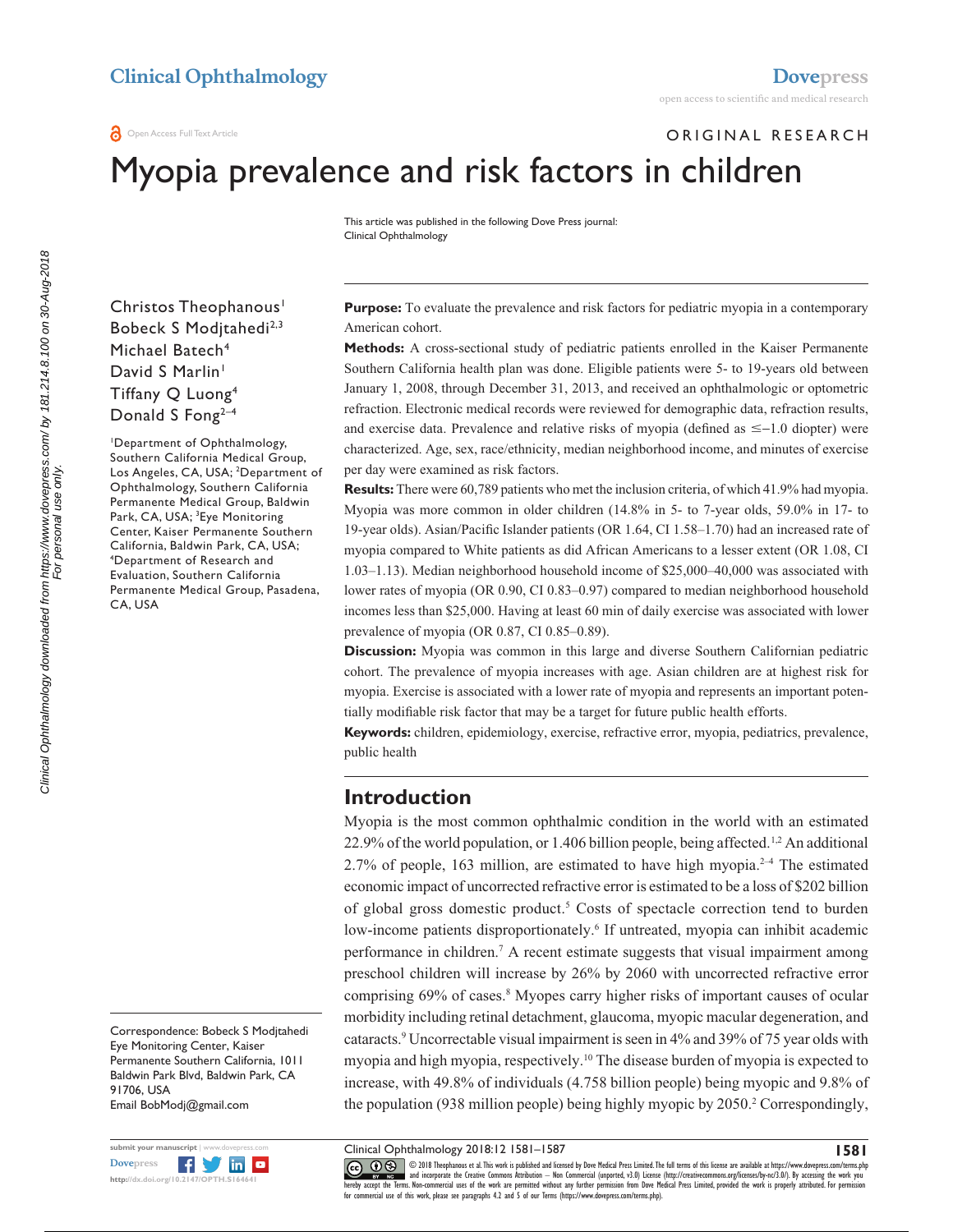uncorrectable visual impairment is estimated to increase 7-fold to 13-fold by 2055 in high-risk areas.10

Many East Asian countries are particularly affected, where the prevalence of myopia in schoolchildren exceeds 90% in some regions.11–13 Although genetic factors play a role in the development of myopia, the rapid growth in prevalence is likely attributable to environmental and lifestyle factors.<sup>2</sup> Prior studies have demonstrated an association between myopia and near-work activities such as studying, reading, and screen time among children.<sup>14</sup> Animal experiments suggest that near work may result in hyperopic defocus of the retina leading to excessive growth of the eye with resultant myopia.15 Additionally, time spent outdoors has been shown to be protective against myopia,<sup>16</sup> potentially due to light stimulation of retinal dopamine which discourages axial growth.17

Public health interventions are needed to help stem the growing myopia epidemic. Pharmacologic interventions, namely atropine, have been employed with some success to slow the progression of myopia.18–21 Prior studies have demonstrated an inverse relationship between myopia rates and physical activity<sup>22</sup> and sports participation<sup>16,23,24</sup> where myopia was defined as  $\leq -0.5$  diopters (D),<sup>23,24</sup>  $\leq -0.75$  D,<sup>16</sup> or  $\leq -1$  D.<sup>22</sup> Public health initiatives may include pharmacologic interventions and promotion of outdoor time in children.

Although the prevalence of myopia has been extensively examined in East Asian populations, fewer large-scale studies have been done on American children. Additionally, largescale studies examining the influence of lifestyle factors on myopia rates and progression in American children remain limited. This study evaluates the prevalence and risk factors for myopia among pediatric patients in a large, diverse, and real-world population in southern California.

# **Methods**

This retrospective, cross-sectional study of Kaiser Permanente Southern California (KPSC) members was approved by the KPSC Institutional Review Board (IRB) and adhered to the tenets of the Declaration of Helsinki. The KPSC IRB did not require patient consent to be acquired for this retrospective chart review as no personally identifying patient information or images were to be published. This study was conducted in accordance with the Health Insurance Portability and Accountability Act.

### Study population

Patients who were enrolled members of KPSC between January 1, 2008, through December 31, 2013, and received an ophthalmologic or optometric refraction between the ages of 5 and 19 years old were included in this study. KPCS patients are broadly representative of the ethnic and socioeconomic diversity of southern California. Patients without a recorded refraction during this period were excluded.

# Measurement of refractive error

Refractive error measurements were collected from KPSC electronic health records and used to calculate each refraction's spherical equivalent. Patients could have multiple refractions recorded in their electronic chart for any given visit including autorefraction, cycloplegic refraction, and/or subjective refractions. The different refractions are not coded electronically in a way that can be differentiated upon en masse data extraction for a study. The last refractive measurement for any given visit was used for analysis for this study – this refraction is what was used for dispensing corrective glasses (when clinically indicated) and was typically the finalized refraction after subjective refinement. Data were collected for the right and left eyes separately with the right eye measurements being used for analysis. Myopia was defined in this study as refractive error  $\leq -1.0$  D and high myopia was defined as refractive error  $\leq -6.0$  D. This definition for myopia was used since lower levels of myopia are often left uncorrected and not deemed clinically significant by clinicians, and also because the frequent use of subjective refraction may overestimate the degree of myopia in children. Unless otherwise described, all variables examined in the study were those on the date of the refractive error measurement for which the patient was myopic or the latest refractive error ever measured in the study period. For the purposes of the cross-sectional study, this date was the index date.

# Data collection

Demographic data were collected for each patient including sex, age at time of refraction, race (White, African American, Asian/Pacific Islander, Other/Multiple/Unknown), ethnicity (Hispanic vs non-Hispanic), and body mass index (BMI) percentile for age and sex defined by the Centers for Disease Control and Prevention.<sup>25</sup> Median neighborhood household income was estimated based on zip code using conversion tables from the University of Michigan Population Studies Center.<sup>26</sup> Responses to clinic intake questions asking the frequency per week and per session of exercise were also collected. We used the responses from these two questions to determine the minutes of exercise per day and classified patients as having exercised less than or at least 60 min per day.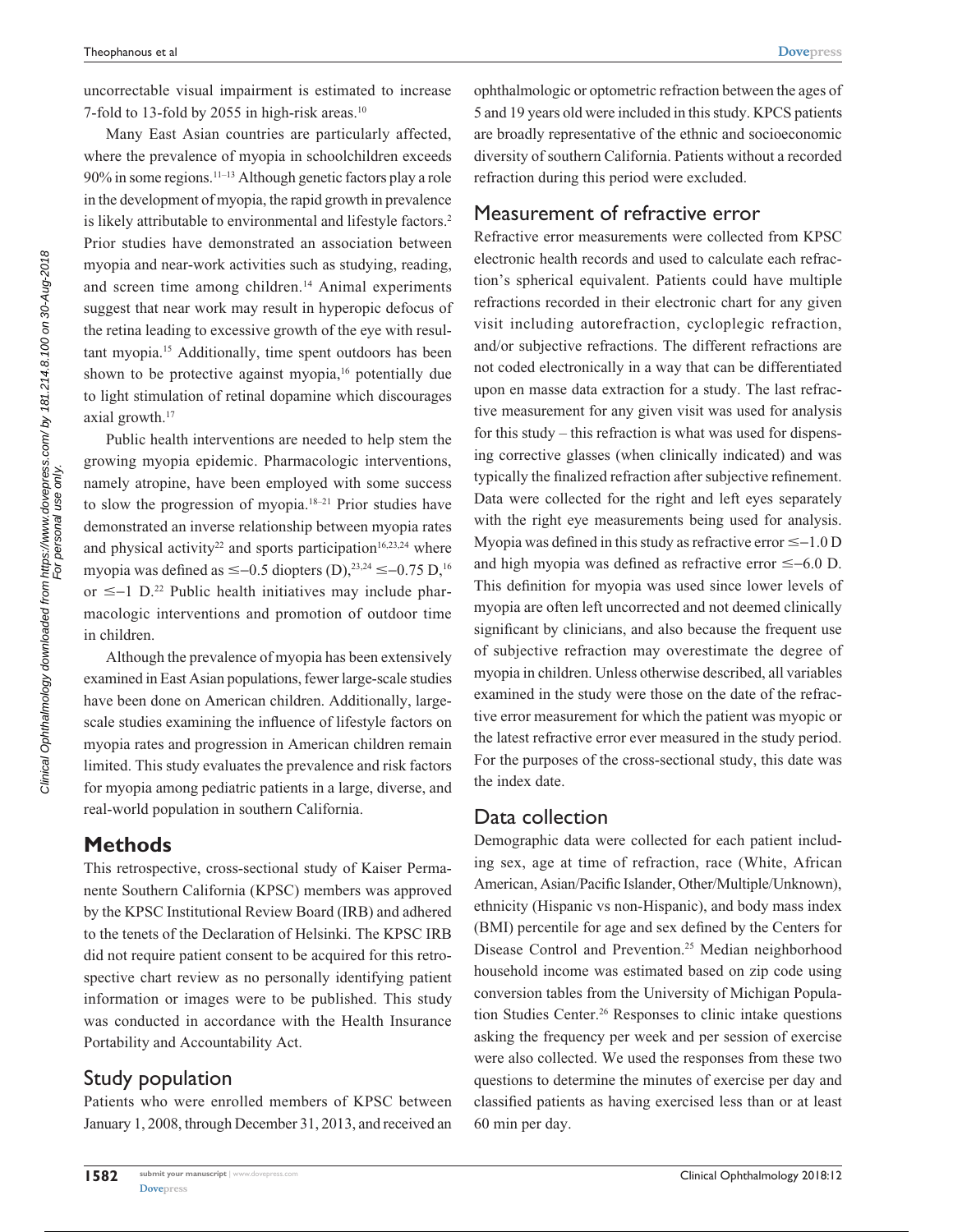## Data analysis

We tested for association or differences in all demographic or social characteristics at the index date between patients classified with myopia or not using chi-square or Fisher's exact test for categorical variables and *t*-test or Wilcoxon's ranked-sum test for continuous variables, as appropriate. Normality for parametric testing was determined using Shapiro–Wilk's test of normality. Statistical significance was considered at the 5% type-I error rate and all tests of association or difference were 2-sided. We used robust Poisson regression to examine ORs and 95% CI limits for myopia in both crude models that included only the variable being examined or all variables together in the same model for the multivariable analysis. CI that included 1.0 were considered not statistically significant for these results. All analyses were conducted using SAS/STAT Version 12.0 (SAS Institute Inc., Cary, NC, USA).

# **Results**

A total of 708,369 pediatric KPSC members were assessed for the study. Of those, 60,789 met the inclusion criteria, as shown in Figure 1. Of these patients, 53.9% of patients were female, while 56.3% of patients were Hispanic, 37.7% were White, 12.5% were Asian/Pacific Islander, and 10.0% were African American. At least 60 min of daily exercise was reported by 38.2% of patients. Table 1 summarizes the demographics of the cohort.

Overall, 41.9% of patients had myopia and 2.7% of patients had high myopia. The prevalence of myopia increased with age from 14.7% in 5- to 7-year olds to 59.0% in 17- to 19-year olds. High myopia also increased with age from 0.6% in 5- to 7-year olds to 4.9% of 17- to 19-year



olds. Table 2 summarizes the myopia prevalence by age. Table 3 summarizes the degree of astigmatism found in each age group.

Crude and multivariable adjusted OR results are shown in Table 4. Asians/Pacific Islander (OR 1.64, CI 1.58–1.70) and to a lesser extent African American (OR 1.08, CI 1.03–1.13) race were significantly associated with myopia compared to White race. Hispanic ethnicity showed significant association with myopia in the crude model compared to non-Hispanics (OR 0.91, CI 0.90–0.93); however, the association was not significant on multivariate analysis (OR 0.99, CI 0.96–1.03). At least 60 min of daily exercise was significantly associated with lower myopia prevalence (OR 0.87, CI 0.85–0.89) as was median neighborhood household income of \$25,000–40,000 (OR 0.90, CI 0.83–0.97).

# **Discussion**

Variation in myopia prevalence by geographic location has been well documented in the literature.<sup>18,27</sup> East Asian countries demonstrate the highest pediatric prevalence rates. By age 18, prevalence reaches 70%–90% in countries such as Hong Kong, China, Singapore, and Taiwan.<sup>3</sup> In the present study, nearly 60% of children in this age group were myopic. In contrast, only 0.8% of Laotian children were myopic in one study<sup>28</sup> and rates of refractive error can vary depending on if children live in rural or urban environments.<sup>29</sup> Prevalence is low in Africa, with rates of myopia below 10% at age 15.<sup>3,30</sup> European and Australian children have lower myopia rates compared to our findings: 12% of Australian 11- to 15-year olds, $31$  18% of Irish 12- to 13-year olds, $24$  and 29% of British 12- to 13-year olds<sup>32</sup> were found to be myopic. Comparatively, half of children of similar age were myopic in our study.

Myopia prevalence among American children has been less thoroughly studied with limited contemporary data available to understand trends in the United States within the context of the global surge of myopia. The Multi-Ethnic Pediatric Eye Disease Study characterized early childhood myopia and found that prevalence ranged from  $\sim$ 1% to 4% of White and Asian preschool children, respectively.33 The Collaborative Longitudinal Evaluation of Ethnicity and Refractive Error study, which measured refractive error for children age 5–17 between 1997 and 1998, found an overall prevalence of 9.2%.34 Another report from 1997 estimated that  $\sim$ 20% of 12-year olds were myopic<sup>35</sup> compared to 49.4% of 11- to 13-year olds in our study. In comparison, our study found an overall prevalence rate of 41.9% in patients 5- to 19-year old and 49.4% among children 11- to 13-year old. To **Figure 1** Study population selection. **our knowledge, no other recent**, large-scale study has stratified

For personal use only.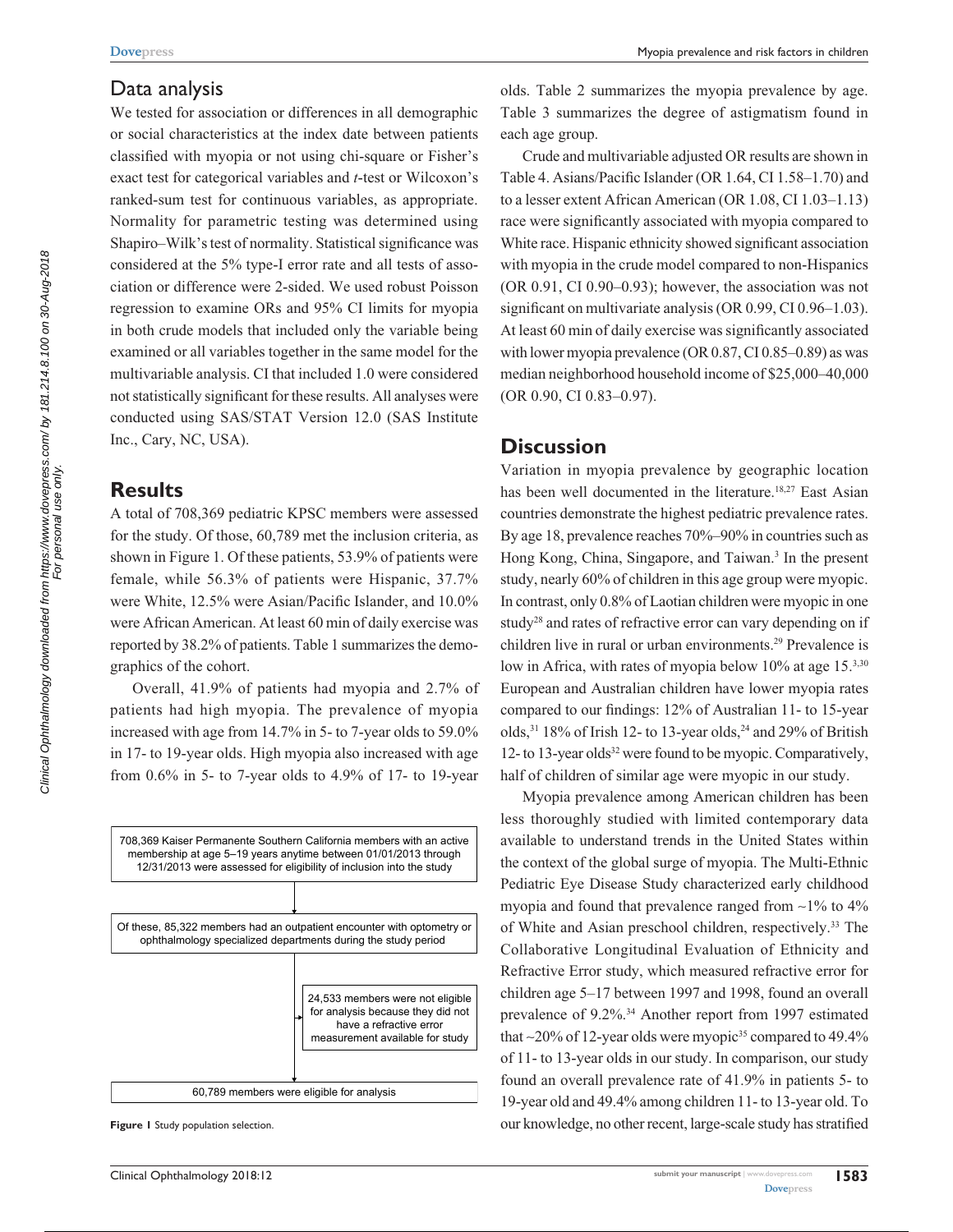#### **Table 1** Study population demographics

| Variables, N (%)                                        | No myopia      | <b>Myopia</b>     | <b>Total</b>    | P-value |
|---------------------------------------------------------|----------------|-------------------|-----------------|---------|
|                                                         | 35,326 (58.1%) | 25,463 (41.9%)    | 60,789 (100.0%) |         |
| Age at eye examination                                  |                |                   |                 | < 0.001 |
| 5 to $<$ 8 years                                        | 8,929 (25.3%)  | 1,548(6.1%)       | 10,477 (17.2%)  |         |
| $8$ to $<$ I lyears                                     | 9,610 (27.2%)  | 4,661 (18.3%)     | 14,271 (23.5%)  |         |
| $11$ to $\leq$ 14 years                                 | 8,132 (23%)    | 7,941 (31.2%)     | 16,073 (26.4%)  |         |
| 14 to $<$ 17 years                                      | 7,486 (21.2%)  | 9,633 (37.8%)     | 17,119 (28.2%)  |         |
| 17 to $<$ 20 years                                      | 1,169(3.3%)    | 1,680(6.6%)       | 2,849 (4.7%)    |         |
| Sex                                                     |                |                   |                 | 0.718   |
| Female                                                  | 19,032 (53.9%) | 13,756 (54%)      | 32,788 (53.9%)  |         |
| Male                                                    | 16,294(46.1%)  | 11,707(46%)       | 28,001 (46.1%)  |         |
| Race                                                    |                |                   |                 | < 0.001 |
| White                                                   | 14,567 (41.2%) | 8,337 (32.7%)     | 22,904 (37.7%)  |         |
| African American                                        | 3,740 (10.6%)  | 2,362 (9.3%)      | $6,102(10.0\%)$ |         |
| Asian/Pacific Islander                                  | 3,000 (8.5%)   | 4,570 (17.9)      | 7,570 (12.5%)   |         |
| Other/Multiple/Unknown                                  | 14,019 (39.7%) | 10,194 (40.0%)    | 24,213 (39.8%)  |         |
| Ethnicity                                               |                |                   |                 | < 0.001 |
| Not Hispanic                                            | 14,873 (42.1%) | 11,695 (45.9%)    | 26,568 (43.7%)  |         |
| Hispanic                                                | 20,453 (57.9%) | 13,768 (54.1%)    | 34,221 (56.3)   |         |
| Neighborhood household income (USD)                     |                |                   |                 | < 0.001 |
| Less than \$25,000                                      | 710 (2.5%)     | 568 (2.7%)        | 1,278(2.6%)     |         |
| \$25,000-49,999                                         | 9,328 (33.4%)  | $6,445$ $(31.1%)$ | 15,773 (32.4%)  |         |
| \$50,000-99,999                                         | 14,896 (53.3%) | 11,001(53.1%)     | 25,897 (53.2%)  |         |
| \$100,000 or higher                                     | 3,018 (10.8%)  | 2,705 (13.1%)     | 5,723 (11.8%)   |         |
| Body mass index percentile for age and sex <sup>a</sup> |                |                   |                 | 0.763   |
| Normal or under weight (<85th)                          | 20,367 (60.4%) | 14,238 (60.1%)    | 34,605 (60.3%)  |         |
| Overweight (85th to <95th)                              | 6,112(18.1%)   | 4,340 (18.3%)     | 10,452 (18.2%)  |         |
| Moderately obese (95th-1.2 $\times$ 95th)               | 6,634 (19.7%)  | 4,394 (18.5%)     | 11,028 (19.2%)  |         |
| Extremely obese ( $\geq$ 1.2 $\times$ 95th)             | 630 (1.9%)     | 718(3.1%)         | 1,348(2.3%)     |         |
| Exercise per day                                        |                |                   |                 | < 0.001 |
| Less than 60 min                                        | 14,685 (59.6%) | 11,114(65.0%)     | 25,799 (61.8%)  |         |
| At least 60 min                                         | 9,957 (40.4%)  | 5,986 (35.0%)     | 15,943 (38.2%)  |         |

Note: <sup>a</sup>Based on the sex-specific body mass index-for-age growth charts developed by the Centers for Disease Control and Prevention.<sup>25</sup>

myopia prevalence among American children from school age through adolescence. When viewed within the larger context of the available prevalence literature, the presented data support the notion that myopia is increasing in the United States and provides an important view into this epidemic.

Consistent with prior studies, Asian children remain at highest risk for myopia.33,35 African American children were also at slightly higher risk compared to White children, which is especially noteworthy as the rates of myopia in Africa tend to be low.3,30 Interestingly, Hispanic patients in our population

#### **Table 2** Refractive error by age group

| $N(\%)$              | 5–7 years     | $8 - 10$ years  | $11-13$ years | $14-16$ years | $17 - 19$ years | Total           |
|----------------------|---------------|-----------------|---------------|---------------|-----------------|-----------------|
| $\geq$ 0.0 D         | 5,475 (52.3%) | 5,185 (36.3%)   | 3,740 (23.3%) | 2,866 (16.7%) | 411(14.4%)      | 17,677(29.1%)   |
| $-0.0$ to $> -1.0$ D | 3,454 (33.0%) | 4,425 (31.0%)   | 4,392 (27.3%) | 4,620 (27.0%) | 758 (26.6%)     | 17,649 (29.0%)  |
| $-1.0$ to $>-2.0$ D  | 857 (8.2%)    | $2,013$ (14.1%) | 2,671 (16.6%) | 2,985 (17.4%) | 524 (18.4%)     | 9,050 (14.9%)   |
| $-2.0$ to $>-3.0$ D  | 381 (3.6%)    | 1,300(9.1%)     | 2,131(13.3%)  | 2,446 (14.3%) | 425 (14.9%)     | $6,683$ (11.0%) |
| $-3.0$ to $>-4.0$ D  | 139 (1.3%)    | 635 (4.4%)      | I,386 (8.6%)  | 1,666 (9.7%)  | 293 (10.3%)     | 4,119(6.8%)     |
| $-4.0$ to $> -5.0$ D | 68 (0.6%)     | 364 (2.6%)      | 824(5.1%)     | 1,071(6.3%)   | 175(6.1%)       | 2,502(4.1%)     |
| $-5.0$ to $>-6.0$ D  | 40 (0.4%)     | 175 (1.2%)      | 473 (2.9%)    | 645 (3.8%)    | 122(4.3%)       | 1,455(2.4%)     |
| $\le$ –6.0 D         | 63 (0.6%)     | 174 (1.2%)      | 456 (2.8%)    | 820 (4.8%)    | 141 (4.9%)      | 1,654(2.7%)     |
| Myopia $(\leq -1D)$  | 1,548 (14.7%) | 4,661 (32.7%)   | 7,941 (49.4%) | 9,633 (56.3%) | 1,680 (59.0%)   | 25,463 (41.9%)  |

**Abbreviation:** D, diopter.

Clinical Ophthalmology downloaded from https://www.dovepress.com/ by 181.214.8.100 on 30-Aug-2018<br>For personal use only. Clinical Ophthalmology downloaded from https://www.dovepress.com/ by 181.214.8.100 on 30-Aug-2018 For personal use only.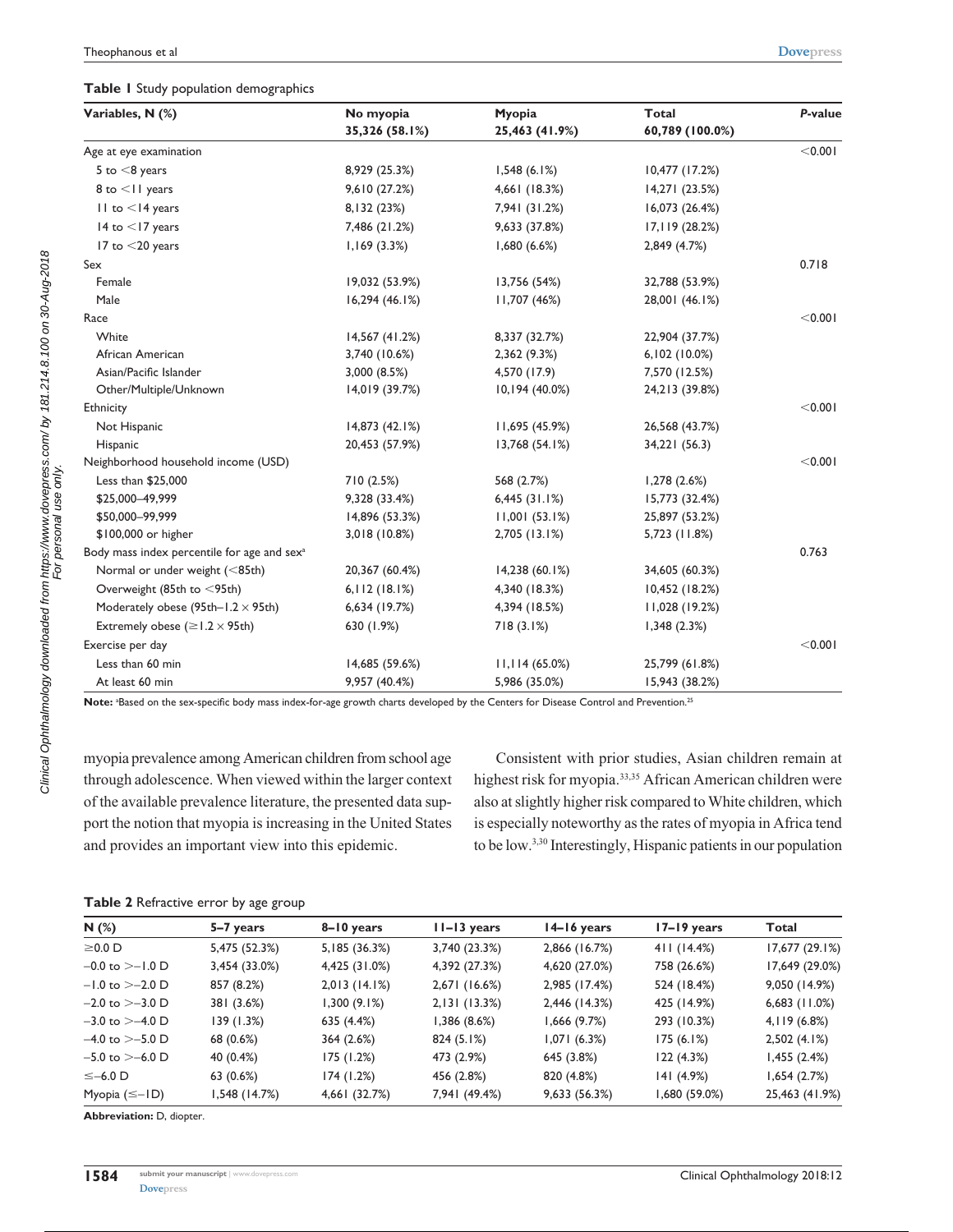**Table 3** Mean and SD of astigmatism by age group

| Age                     | Cylinder |      |
|-------------------------|----------|------|
|                         | Mean     | SD   |
| 5 to $<$ 8 years        | 1.01     | 1.05 |
| 8 to $<$ I I years      | 0.83     | 0.97 |
| $11$ to $\leq$ 14 years | 0.82     | 0.93 |
| 14 to $\leq$ 17 years   | 0.86     | 0.94 |
| 17 to $<$ 20 years      | 0.85     | 0.94 |

showed no significant difference in myopia risk compared to non-Hispanics, which contrasts with previous studies.<sup>32,34</sup> These ethnic differences warrant further examination, as rates of eye care service usage differ significantly by ethnic populations, with Hispanic and African American children at highest risk for poor access to care.36,37

Given the profound impact myopia has on an individual and population basis, interventions are needed to help mitigate the prevalence and severity of this condition. This study demonstrates that exercise may be a modifiable risk factor that could represent a future target for public health interventions. Patients with self-reported exercise of at least 1 h per day had a 10% lower prevalence of myopia. This finding is consistent with prior studies that have identified a protective effect of time outdoors<sup>38</sup> and sports participation.<sup>16,23,24</sup> This effect may be due in large part to increased retinal dopamine release cause by sunlight exposure, which reduces eye elongation.39,40 Notably, the relationship between myopia

**Table 4** Crude and multivariable adjusted Poisson OR estimates for myopia

| <b>Variables</b>                       | Crude OR            | <b>Adjusted OR</b><br>(95% CI) |  |
|----------------------------------------|---------------------|--------------------------------|--|
|                                        | (95% CI)            |                                |  |
| Patient sex                            |                     |                                |  |
| Male                                   | Reference           | Reference                      |  |
| Female                                 | $1.00(0.98 - 1.02)$ | $1.00(0.97 - 1.02)$            |  |
| Race                                   |                     |                                |  |
| White                                  | Reference           | Reference                      |  |
| African American                       | $1.06(1.03 - 1.10)$ | $1.08(1.03 - 1.13)$            |  |
| Asian/Pacific Islander                 | $1.66$ (1.62–1.70)  | 1.64 (1.58–1.70)               |  |
| Other/Multiple/Unknown                 | $1.16(1.13 - 1.18)$ | $1.18(1.14 - 1.22)$            |  |
| Ethnicity                              |                     |                                |  |
| Not Hispanic                           | Reference           | Reference                      |  |
| Hispanic                               | $0.91(0.90 - 0.93)$ | $0.99(0.96 - 1.03)$            |  |
| Neighborhood household income (in USD) |                     |                                |  |
| Less than \$25,000                     | Reference           | Reference                      |  |
| \$25,000-49,999                        | $0.92(0.86 - 0.98)$ | $0.90(0.83 - 0.97)$            |  |
| \$50,000-99,999                        | $0.96(0.90 - 1.02)$ | $0.93(0.86 - 1.01)$            |  |
| \$100,000 or higher                    | $1.06(0.99 - 1.14)$ | $1.03(0.94 - 1.12)$            |  |
| Exercise per day                       |                     |                                |  |
| Less than 60 min                       | Reference           | Reference                      |  |
| At least 60 min                        | $0.87(0.85 - 0.89)$ | $0.87(0.85 - 0.89)$            |  |

**Note:** Bold data represent statistically significant associations.

rates and exercise was independent of BMI. Exercise is a cornerstone to healthy lifestyle practices and is already being encouraged through multiple widespread public health campaigns in children. The health benefits of exercise are numerous and lowering the risk of myopia may be another benefit of exercise that ophthalmologists can discuss with their patients and their parents. Due to the retrospective nature of this study, a causative relationship cannot be established. The observed relationship between exercise and myopia may be because exercise functions as a surrogate for other practices, such as outdoor time (which has been demonstrated to reduce myopia risk), which serve as unaccounted for confounders.

Patients who lived in a neighborhood whose median family income was between \$25,000 and 49,000 had a lower rate of myopia compared to those in neighborhoods whose median family income was less than \$25,000. A trend was seen in increasing myopia for higher incomes, but did not achieve statistical significance in the other income brackets. A limitation of this study is that patients' family incomes were not known and instead the median income of their neighborhood was used. Although this provides a reflection of their surrounding socioeconomic environment, it lacks the granular detail of their own individual circumstances. It is foreseeable that both individual as well as community level socioeconomics play a role in determining myopia risk, and further study is necessary to discern the relative influence of each factor. Prior studies in China and Korea showed that higher family income was associated with higher risk of myopia.41,42 This trend likely relates to lifestyle differences such as amount of near work, reading, outdoor time, or computer time, but not differences in exercise as this was controlled for in our analysis.

The size and diversity of the population studied herein is a significant strength of this study and makes the findings more generalizable to the American patient experience. There are several limitations to this study. The cross-sectional design of this study does not allow for causal relationships to be established. Additionally, the assessment of daily exercise relies on report from patients or their parents, and as a binary question asked at intake, there is limited granularity in how many hours of exercise or what type of exercise is most associated with lower rates of myopia. Confounding is an inherent limitation to any retrospective study such as this. Further studies should explore the optimal type and timing of exercise to influence myopia progression. Prospective studies are needed to fully evaluate whether encouraging exercise in children can modify the risk of myopia.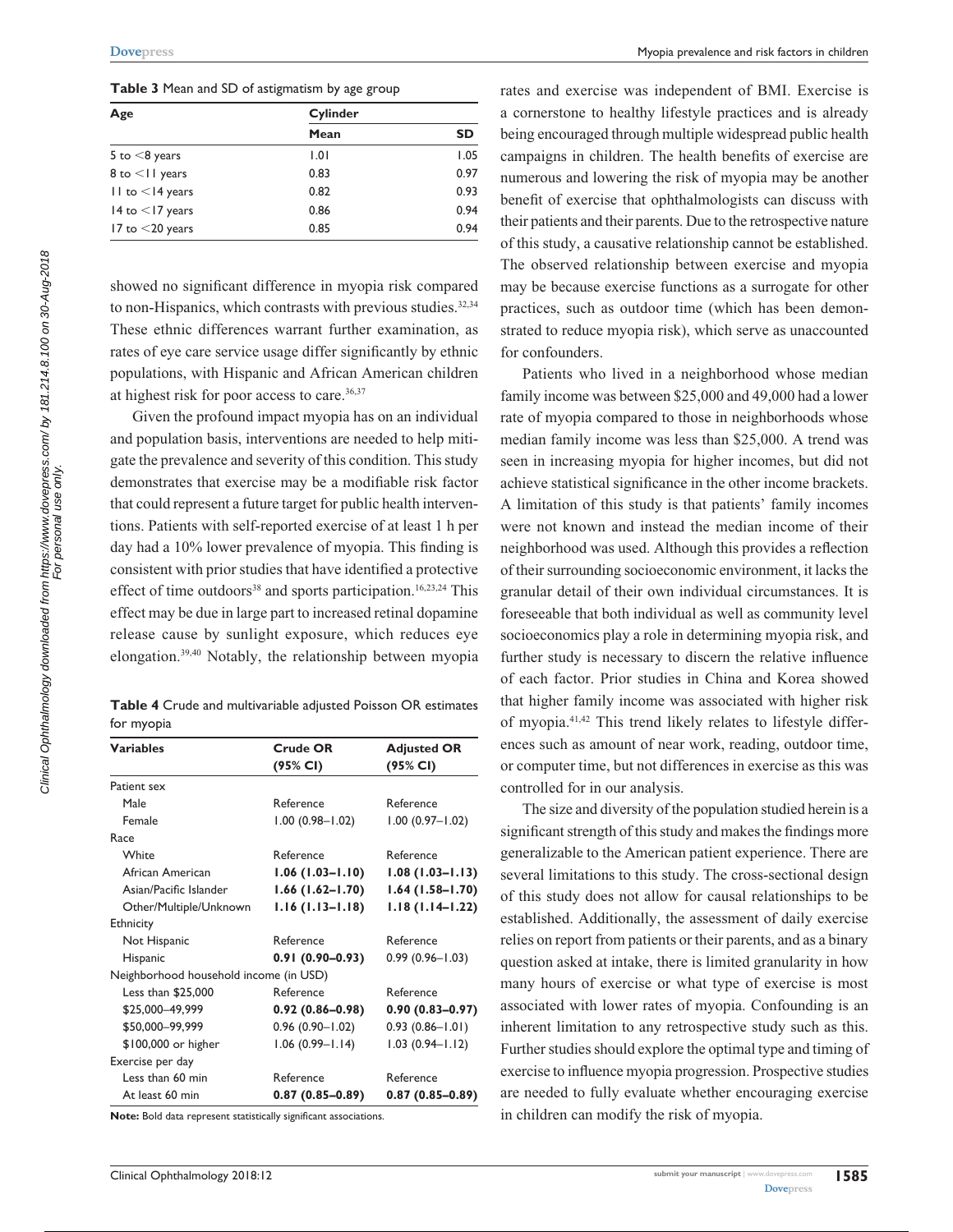# **Acknowledgment**

Financial support for this project was provided by the Kaiser Permanente Southern California Regional Research Committee.

# **Disclosure**

Donald S Fong has received grants from Allergan, ThromboGenics, Regeneron, and Nightstar. The other authors report no conflicts of interest in this work.

## **References**

- 1. Chua J, Wong TY. Myopia-the silent epidemic that should not be ignored. *JAMA Ophthalmol*. 2016;134(12):1363–1364.
- 2. Holden BA, Fricke TR, Wilson DA, et al. Global prevalence of myopia and high myopia and temporal trends from 2000 through 2050. *Ophthalmology*. 2016;123(5):1036–1042.
- 3. Rudnicka AR, Kapetanakis VV, Wathern AK, et al. Global variations and time trends in the prevalence of childhood myopia, a systematic review and quantitative meta-analysis: implications for aetiology and early prevention. *Br J Ophthalmol*. 2016;100(7):882–890.
- 4. Bourne RR, Stevens GA, White RA, et al. Causes of vision loss worldwide, 1990–2010: a systematic analysis. *Lancet Glob Health*. 2013; 1(6):e339–e349.
- 5. Fricke TR, Holden BA, Wilson DA, et al. Global cost of correcting vision impairment from uncorrected refractive error. *Bull World Health Organ*. 2012;90(10):728–738.
- 6. Resnikoff S, Pascolini D, Mariotti SP, Pokharel GP. Global magnitude of visual impairment caused by uncorrected refractive errors in 2004. *Bull World Health Organ*. 2008;86(1):63–70.
- 7. Maples WC. Visual factors that significantly impact academic performance. *Optometry*. 2003;74(1):35–49.
- 8. Varma R, Tarczy-Hornoch K, Jiang X. Visual impairment in preschool children in the United States: demographic and geographic variations from 2015 to 2060. *JAMA Ophthalmol*. 2017;135(6):610–616.
- 9. Smith MJ, Walline JJ. Controlling myopia progression in children and adolescents. *Adolesc Health Med Ther*. 2015;6:133–140.
- 10. Tideman JW, Snabel MC, Tedja MS, et al. Association of axial length with risk of uncorrectable visual impairment for Europeans with myopia. *JAMA Ophthalmol*. 2016;134(12):1355–1363.
- 11. Lin LL, Shih YF, Hsiao CK, Chen CJ. Prevalence of myopia in Taiwanese school children: 1983 to 2000. *Ann Acad Med Singapore*. 2004;33(1):27–33.
- 12. Saw SM. A synopsis of the prevalence rates and environmental risk factors for myopia. *Clin Exp Optom*. 2003;86(5):289–294.
- 13. Dolgin E. The myopia boom. *Nature*. 2015;519(7543):276–278.
- 14. Saw SM, Chua WH, Hong CY, et al. Nearwork in early-onset myopia. *Invest Ophthalmol Vis Sci*. 2002;43(2):332–339.
- 15. Mcbrien NA, Moghaddam HO, Reeder AP. Atropine reduces experimental myopia and eye enlargement via a nonaccommodative mechanism. *Invest Ophthalmol Vis Sci*. 1993;34(1):205–215.
- 16. Mutti DO, Mitchell GL, Moeschberger ML, Jones LA, Zadnik K. Parental myopia, near work, school achievement, and children's refractive error. *Invest Ophthalmol Vis Sci*. 2002;43(12):3633–3640.
- 17. Read SA, Collins MJ, Vincent SJ. Light exposure and physical activity in myopic and emmetropic children. *Optom Vis Sci*. 2014;91(3):1–341.
- 18. Morgan IG, Ohno-Matsui K, Saw SM, Myopia SSM. Myopia. *Lancet*. 2012;379(9827):1739–1748.
- 19. Huang J, Wen D, Wang Q, et al. Efficacy comparison of 16 interventions for myopia control in children: a network meta-analysis. *Ophthalmology*. 2016;123(4):697–708.
- 20. Gong Q, Janowski M, Luo M, et al. Efficacy and adverse effects of atropine in childhood myopia: a meta-analysis. *JAMA Ophthalmol*. 2017; 135(6):624–630.
- 21. Pineles SL, Kraker RT, Vanderveen DK, et al. Atropine for the prevention of myopia progression in children: a report by the American Academy of Ophthalmology. *Ophthalmology*. 2017;124(12):1857–1866.
- 22. Guggenheim JA, Northstone K, Mcmahon G, et al. Time outdoors and physical activity as predictors of incident myopia in childhood: a prospective cohort study. *Invest Ophthalmol Vis Sci*. 2012;53(6):2856–2865.
- 23. Dirani M, Tong L, Gazzard G, et al. Outdoor activity and myopia in Singapore teenage children. *Br J Ophthalmol*. 2009;93(8):997–1000.
- 24. O'Donoghue L, Mcclelland JF, Logan NS, et al. Refractive error and visual impairment in school children in Northern Ireland. *Br J Ophthalmol*. 2010;94(9):1155–1159.
- 25. Centers for Disease Control and Prevention. Data Table of BMI-forage Charts; 2017. Available from: [https://www.cdc.gov/growthcharts/](https://www.cdc.gov/growthcharts/html_charts/bmiagerev.htm) [html\\_charts/bmiagerev.htm.](https://www.cdc.gov/growthcharts/html_charts/bmiagerev.htm) Accessed November 6, 2017.
- 26. University of Michigan Population Studies Center. Zip Code Characteristics: Mean and Median Household Income; 2017. Available from: [http://www.psc.isr.umich.edu/dis/census/Features/tract2zip/.](http://www.psc.isr.umich.edu/dis/census/Features/tract2zip/) Accessed November 6, 2017.
- 27. Pan CW, Ramamurthy D, Saw SM. Worldwide prevalence and risk factors for myopia. *Ophthalmic Physiol Opt*. 2012;32(1):3–16.
- 28. Casson RJ, Kahawita S, Kong A, et al. Exceptionally low prevalence of refractive error and visual impairment in schoolchildren from Lao People's Democratic Republic. *Ophthalmology*. 2012;119(10): 2021–2027.
- 29. Gao Z, Meng N, Muecke J, et al. Refractive error in school children in an urban and rural setting in Cambodia. *Ophthalmic Epidemiol*. 2012;  $19(1):16-22.$
- 30. Naidoo KS, Raghunandan A, Mashige KP, et al. Refractive error and visual impairment in African children in South Africa. *Invest Ophthalmol Vis Sci*. 2003;44(9):3764–3770.
- 31. Ip JM, Huynh SC, Robaei D, et al. Ethnic differences in refraction and ocular biometry in a population-based sample of 11–15-year-old Australian children. *Eye*. 2008;22(5):649–656.
- 32. Logan NS, Shah P, Rudnicka AR, Gilmartin B, Owen CG. Childhood ethnic differences in ametropia and ocular biometry: the Aston Eye Study. *Ophthalmic Physiol Opt*. 2011;31(5):550–558.
- 33. Wen G, Tarczy-Hornoch K, Mckean-Cowdin R, et al. Prevalence of myopia, hyperopia, and astigmatism in non-Hispanic white and Asian children: multi-ethnic pediatric eye disease study. *Ophthalmology*. 2013;120(10):2109–2116.
- 34. Kleinstein RN, Jones LA, Hullett S, et al. Refractive error and ethnicity in children. *Arch Ophthalmol*. 2003;121(8):1141–1147.
- 35. Zadnik K. The Glenn A. Fry award lecture (1995). Myopia development in childhood. *Optom Vis Sci*. 1997;74:603–608.
- 36. Heslin KC, Casey R, Shaheen MA, Cardenas F, Baker RS. Racial and ethnic differences in unmet need for vision care among children with special health care needs. *Arch Ophthalmol*. 2006;124(6):895–902.
- 37. Kemper AR, Bruckman D, Freed GL. Receipt of specialty eye care by children. *Ambul Pediatr*. 2003;3(5):270–274.
- 38. Rose KA, Morgan IG, Ip J, et al. Outdoor activity reduces the prevalence of myopia in children. *Ophthalmology*. 2008;115(8):1279–1285.
- 39. Ashby RS, Schaeffel F. The effect of bright light on lens compensation in chicks. *Invest Ophthalmol Vis Sci*. 2010;51(10):5247–5253.
- 40. Mccarthy CS, Megaw P, Devadas M, Morgan IG. Dopaminergic agents affect the ability of brief periods of normal vision to prevent formdeprivation myopia. *Exp Eye Res*. 2007;84(1):100–107.
- 41. Wu LJ, You QS, Duan JL, et al. Prevalence and associated factors of myopia in high-school students in Beijing. *PLoS One*. 2015;10(3): e0120764.
- 42. Lim HT, Yoon JS, Hwang SS, Lee SY. Prevalence and associated sociodemographic factors of myopia in Korean children: the 2005 third Korea National Health and Nutrition Examination Survey (KNHANES III). *Jpn J Ophthalmol*. 2012;56(1):76–81.